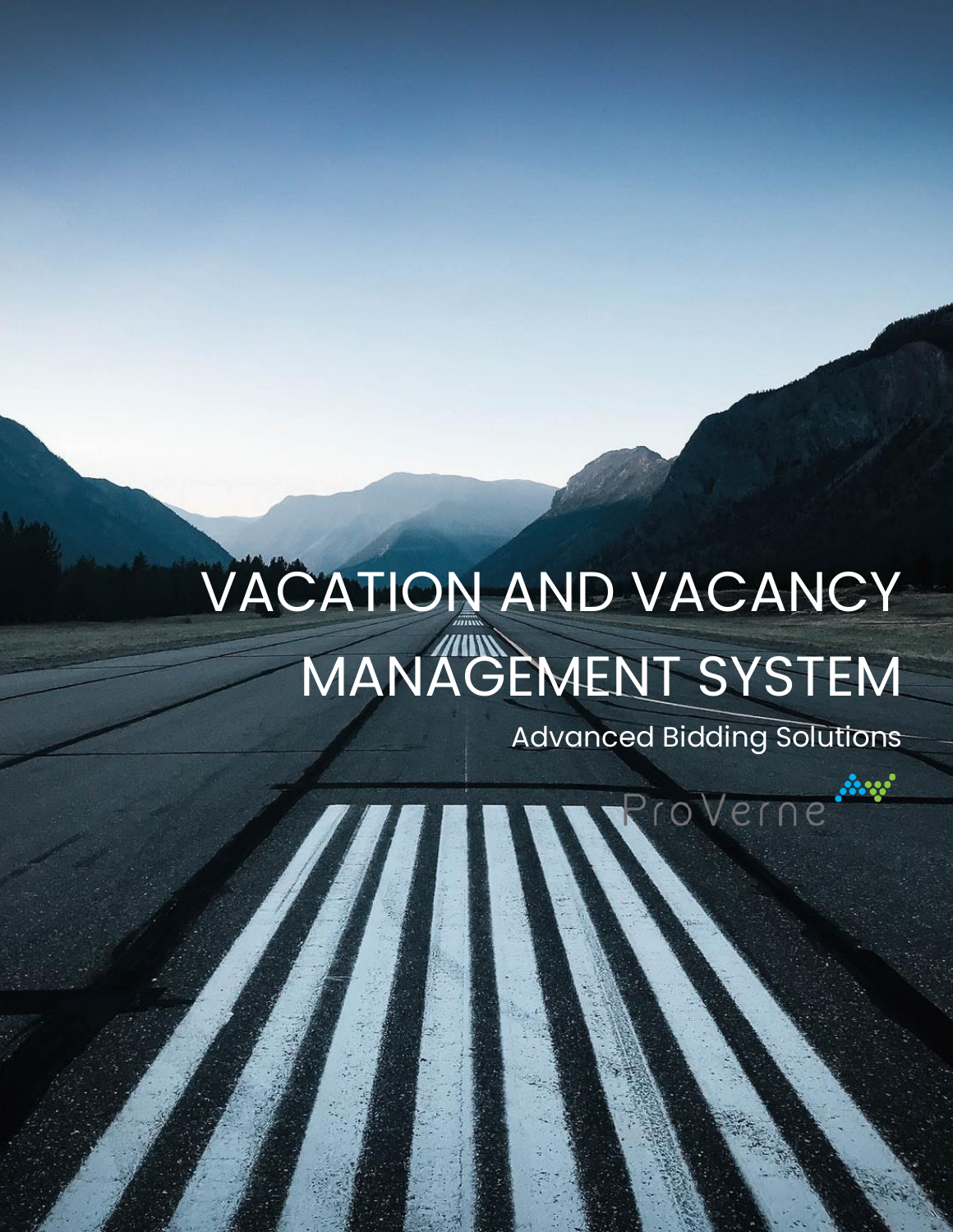

### **Overview**

Providing Vacation and Vacancy (Base) Bidding to Crew is a great "quality of life" solution, but without a mature, automated system, administration of Vacancy and Vacation Bidding can quickly become overwhelming and prevent your team from focusing on more critical aspects of the operation.

ProVerne has created the most advanced system in the industry, automating almost every task and saving airlines hours and hours of precious resource time. Our powerful tools can work with ANY collective bargaining provisions and can be completely tailored to work with your existing workflows.

Clean interfaces, low/no training and transparent transactions with comprehensive logging helps crew feel secure, administrators confident and bid events effortlessly.

## Features

#### **End-to-End Bid Administration**

- Customizable bidding rules that automate your CBA provisions
- Unlimited concurrent bid events with automated open/close
- Support for preliminary or "trial" dual-bid events
- Dedicated roster management for each bid event

#### **Easy Bid Submittal and Tracking**

- Browser-based bid entry with intuitive screens
- Full audit of bid submittals
- Support for "Buddy Bidding" and Vacation Time "Pick-up"
- Unlimited bid submittals allowed
- Mobile bidding available with Ascension TEAM

#### **Powerful Awards Management**

- Completely automated awards process with customizable award codes
- Configurable award locks and freezes (e.g. training, upgrade, etc.)
- Flexible procedures with options to adjust requirements and perform multiple award runs
- Detailed audit trails to ensure transparency and trust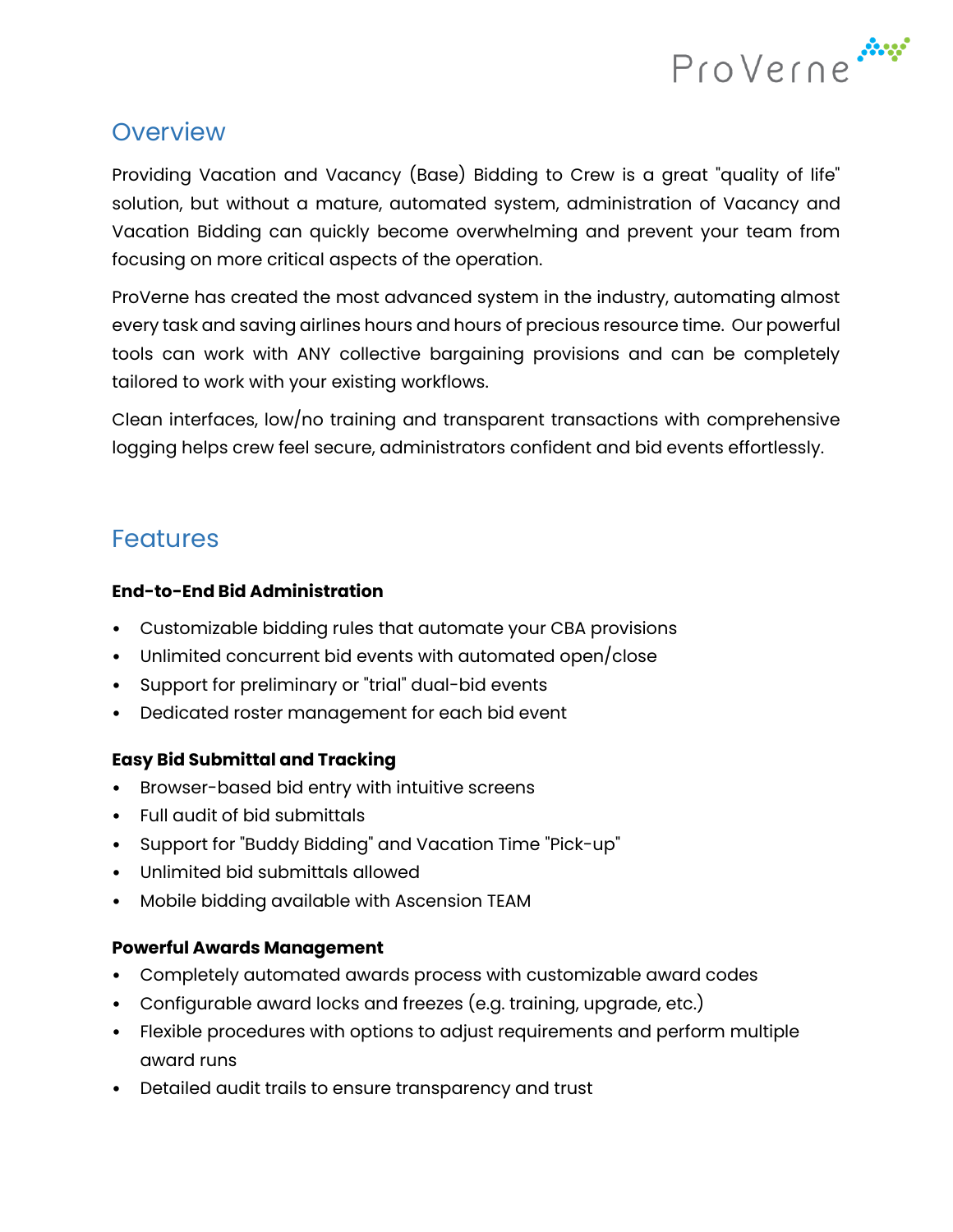

- Support for standing bids, swaps, and backfill of vacancies
- Support for buddy-bidding and vacation pick-up
- Import crew rosters from any CMS and export award results
- Configurable awards views for different airline stakeholders

# Technology and hosting

ProVerne products are offered in the form of Software-As-A-Service and are deployed on Amazon Web Services, allowing us to further guarantee stability and systems security.

And, unlike many SaaS solutions, ProVerne tools are device-agnostic and can be accessed through any standard web or mobile browser, eliminating roll-out/upgrade downtime, supporting Crew "Bring Your Own Device", and having NO requirement for additional software or applications to be installed.

## Implementation and Support

ProVerne's unique, rapid-prototyping implementation approach gives you a solution tailored to your organization with an amazing time-to-market. Typically you'll see your first iteration in two weeks or less and from there we'll work closely with your team to make sure that layouts, dashboards and workflows all are optimized to your unique operation. With ProVerne, there's no surprises and every engagement is an oppotunity to exceed expectations.

ProVerne stands apart from other providers in that we are on a constant mission to ensure that you are receiving maximum value for your investment. Everything, from the application to payments and administration, is designed to reduce overhead and keep you focused on the business.